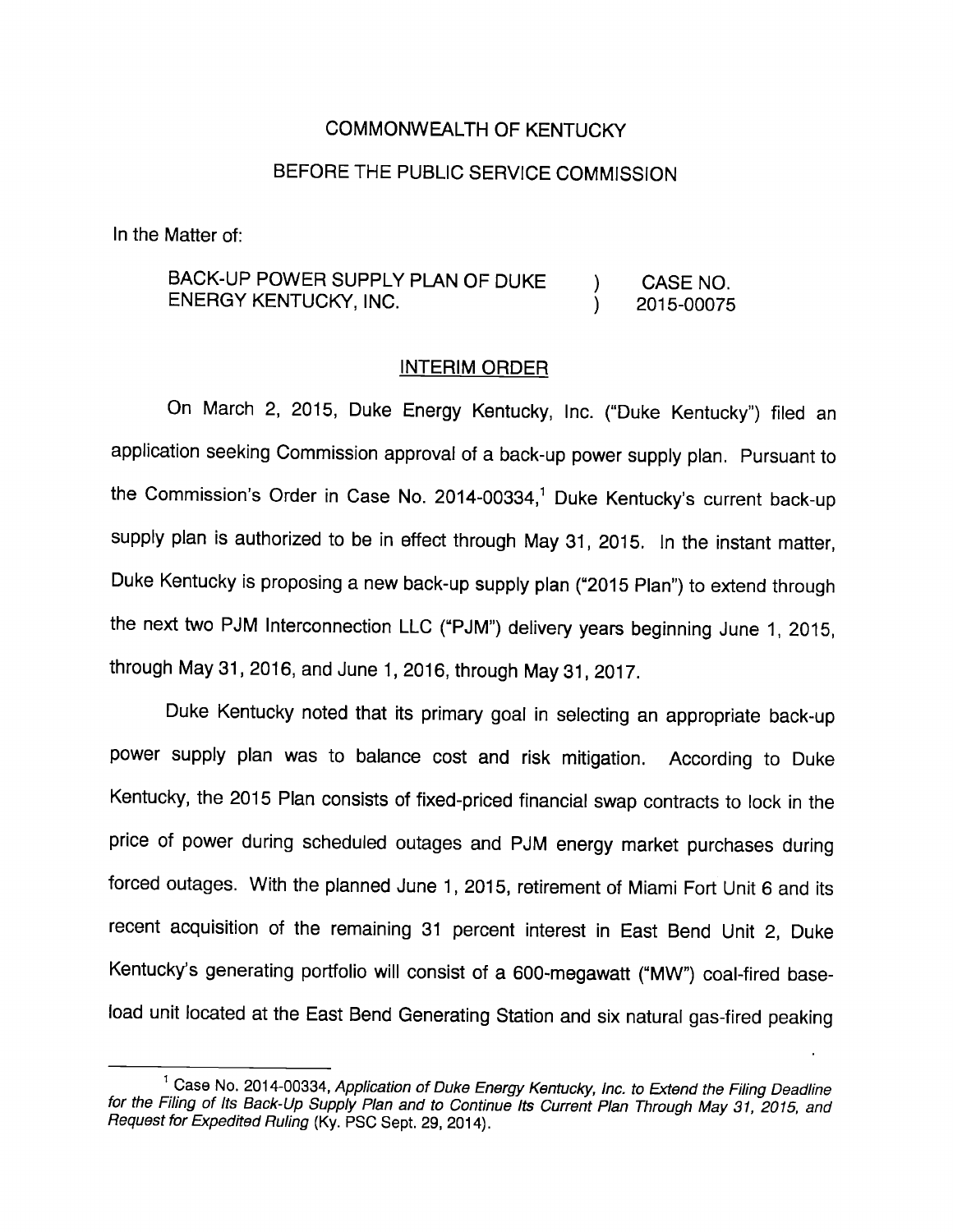units with a combined capacity of 492 MWs located at the Woodsdale Generating Station. Recognizing the concentration in its generating portfolio, Duke Kentucky stated that it is considering enhancing its 2015 Plan with a business interruption insurance product specifically tailored to mitigate exposure to market prices from an extended forced outage at East Bend Unit 2. Duke Kentucky is also evaluating other potential insurance products that could provide an additional level of protection.

Duke Kentucky received 16 bid alternatives from six different bidders in response to a Request for Proposals ("RFP") issued on July 8, 2014. The RFP sought bids for the following types of supply options: (1) back stand energy call options; (2) daily call options; and (3) insurance products. Back stand energy call options and insurance products are tied to unplanned outages at East Bend Unit 2. Daily call options are independent of any outages at East Bend Unit 2 and are directly compared to the market. The bid alternatives received were in the form of daily call options or insurance products.

As a result of its analysis of the conforming bids, Duke Kentucky found that an insurance product could provide an effective hedge, but that a more tailored product would likely be required to maximize the potential effectiveness of those products as a hedge against market exposure due to forced outages at East Bend Unit 2. Accordingly, Duke Kentucky requested that the insurance provider submit additional insurance proposals so that Duke Kentucky could more fully evaluate the insurance product opportunities. Duke Kentucky anticipates engaging in an iterative negotiation process that may include requests for similar products from other insurance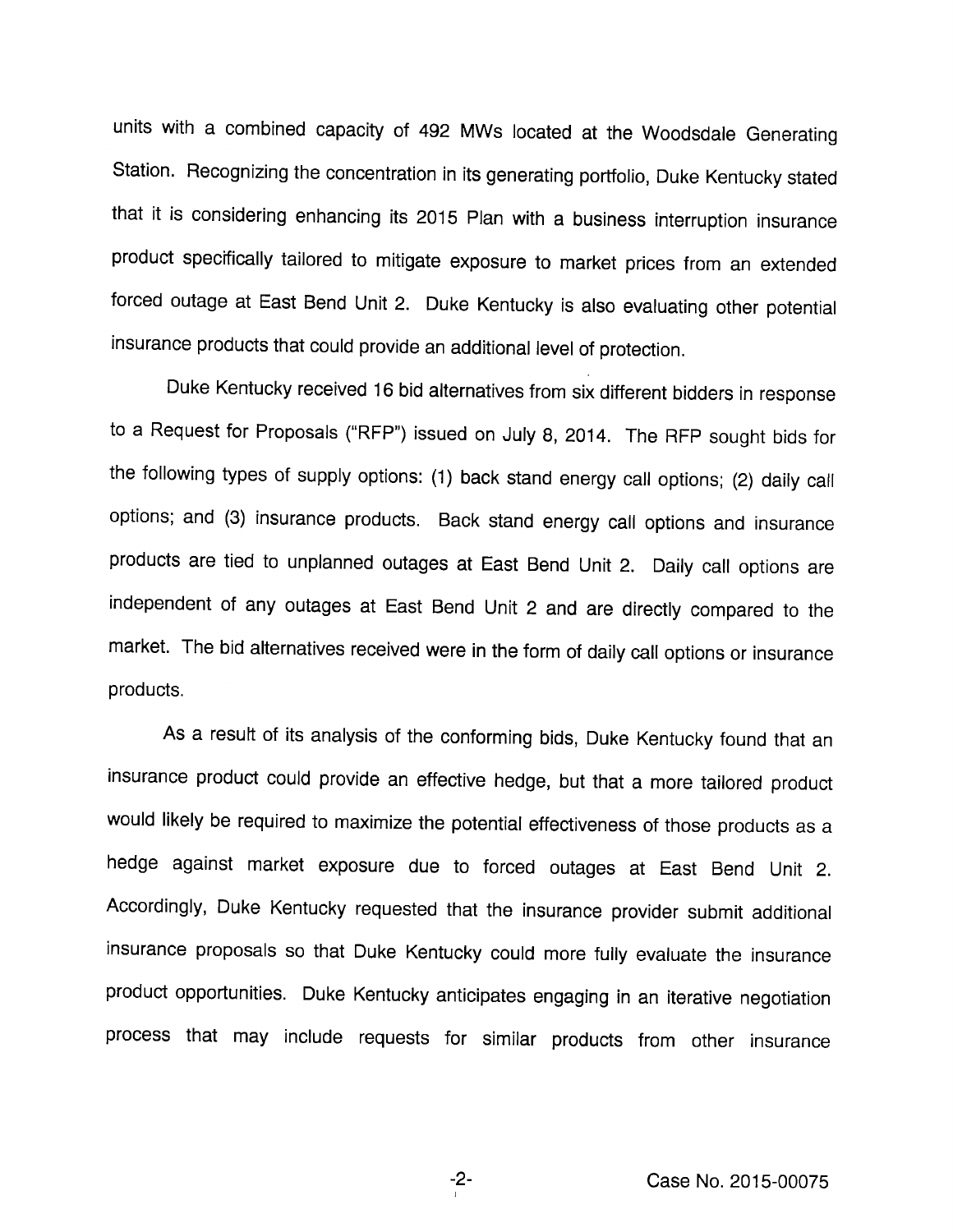underwriters. Duke Kentucky is currently evaluating the various insurance products that have been offered as a result of its solicitations and could have a product in place near the beginning of the 2015/2016 PJM Delivery Year.

Having reviewed the record and being otherwise sufficiently advised, the Commission finds that a final decision on Duke Kentucky's back-up supply proposal is premature, given the uncertainty surrounding Duke Kentucky's procurement of an insurance product to act as an'additional hedge against market price exposure. More significantly, the details of any potential insurance product are not currently known. The Commission at this time cannot make a decision on Duke Kentucky's proposed 2015 Plan without knowing with greater certainty whether the plan will include an insurance product and, if so, the terms, provisions, and conditions of that insurance product. The Commission recognizes that the authority for Duke Kentucky's current back-up power supply plan is effective through May 31, 2015. Accordingly, the Commission will extend, on an interim basis. Duke Kentucky's authority to implement its current back-up power supply plan until such time as a final Order has been rendered in the instant matter.

IT IS THEREFORE ORDERED that Duke Kentucky's current back-up power supply plan shall continue in force until such time as a final Order in the instant matter has been issued.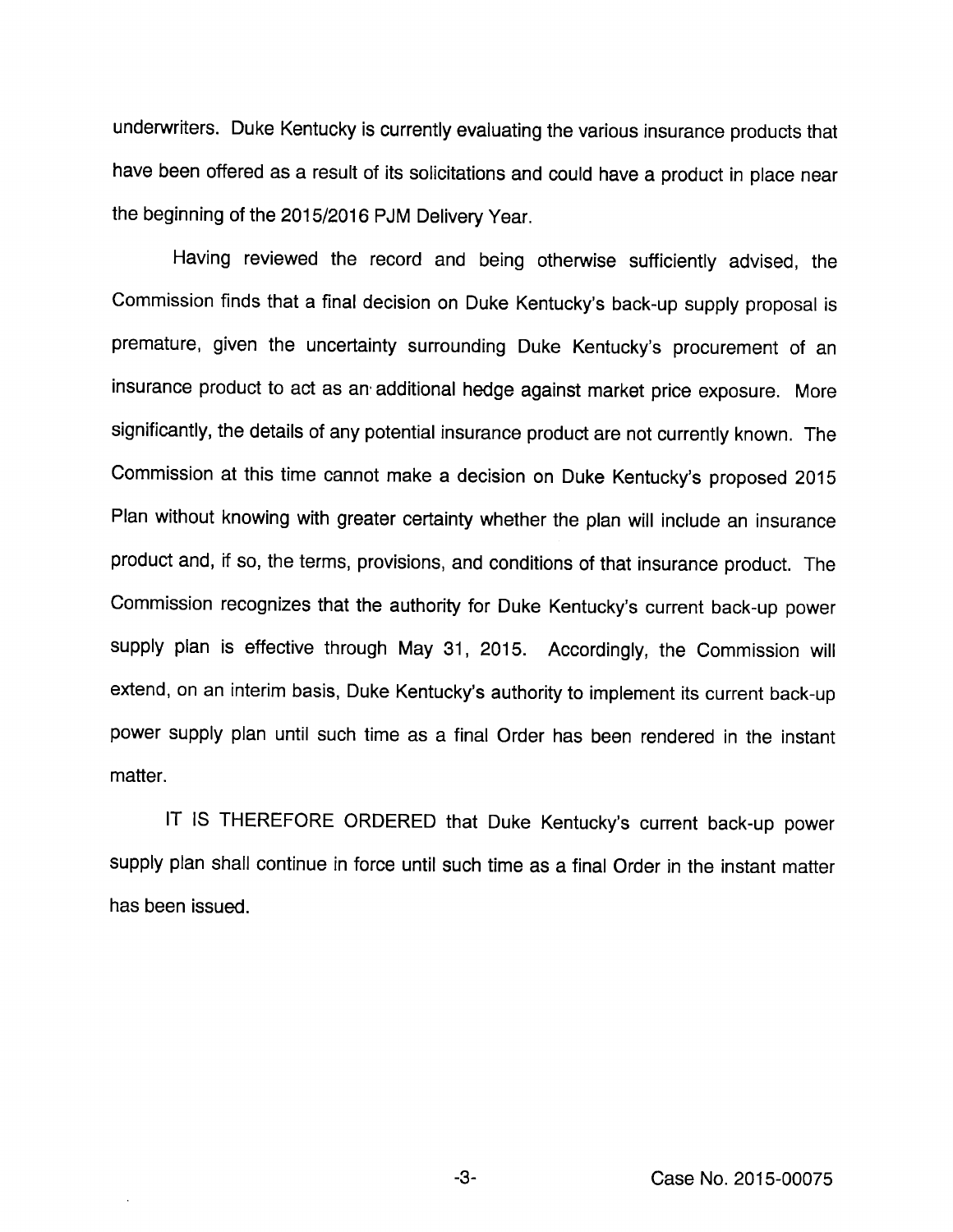By the Commission



**ATTES** Executive Director

Case No. 2014-00339